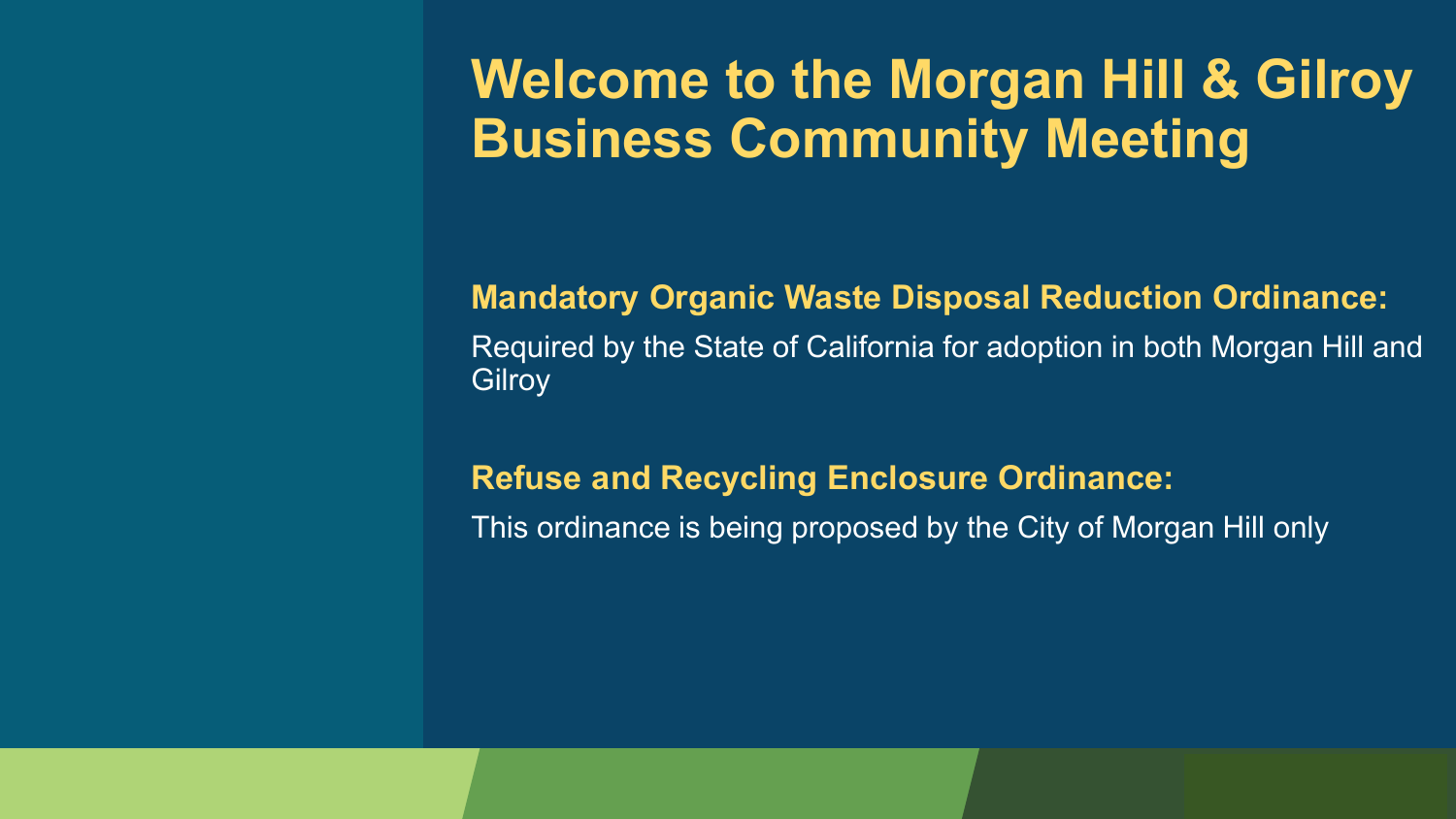### **Draft Ordinances and Supporting Materials are Posted Online**

**Morgan Hill: bit.ly/BusinessCommunityMeeting**

**Gilroy: [rebrand.ly/OrganicWasteDisposal](https://rebrand.ly/OrganicWasteDisposal)**

If you have questions or comments that come up after this meeting, please reach out to: **[tanya.carothers@morganhill.ca.gov](mailto:tanya.carothers@morganhill.ca.gov)**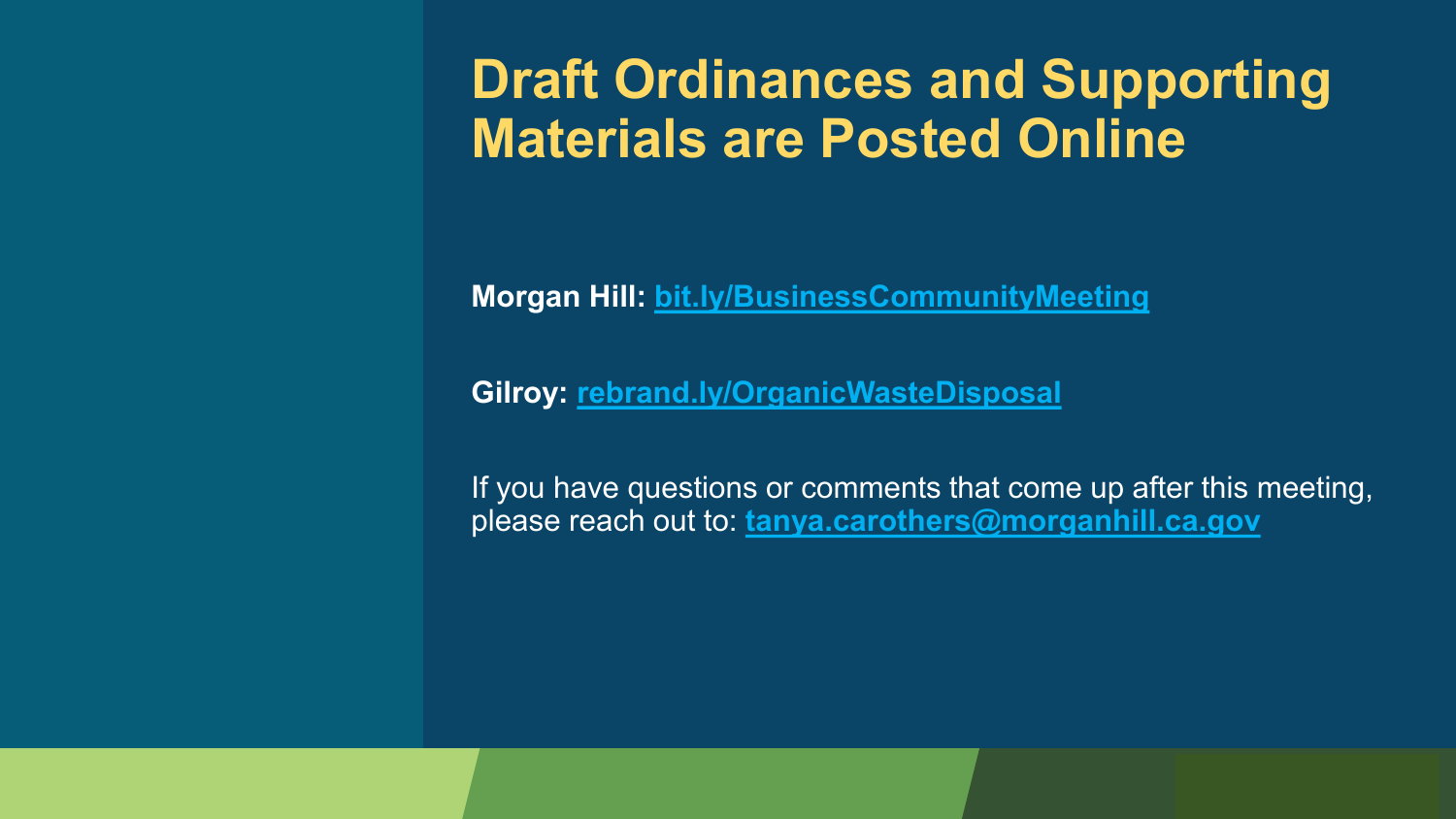## **Today's Presentation**

- Background on SB 1383
- Overview of 1383 Requirements
- Requirements of the Organic Waste Disposal Reduction Ordinance
- Questions (Round 1)
- Overview of the Refuse and Recycling Enclosure Ordinance
- Questions (Round 2)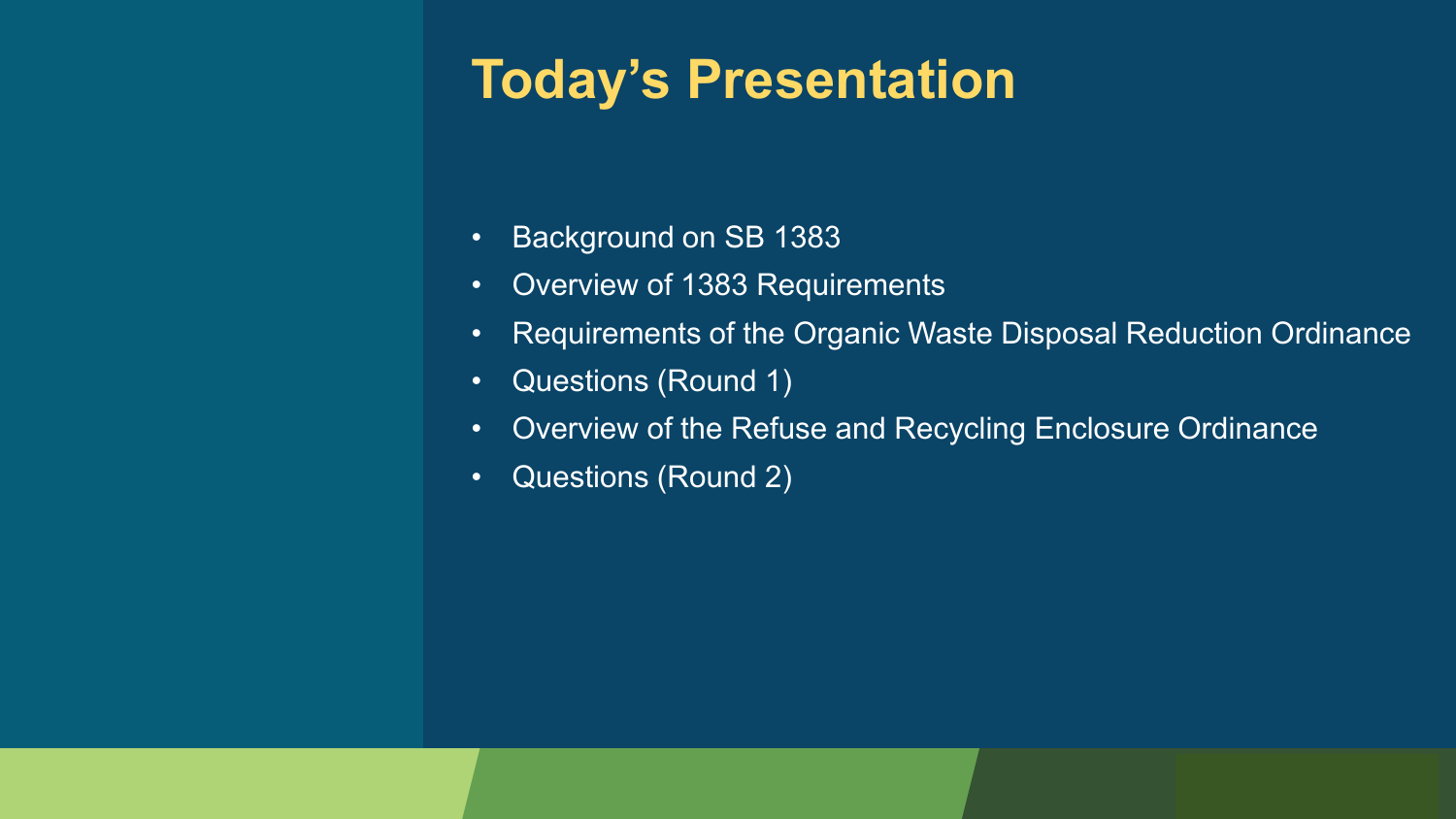### Organic Waste Is the Largest Waste Stream in California

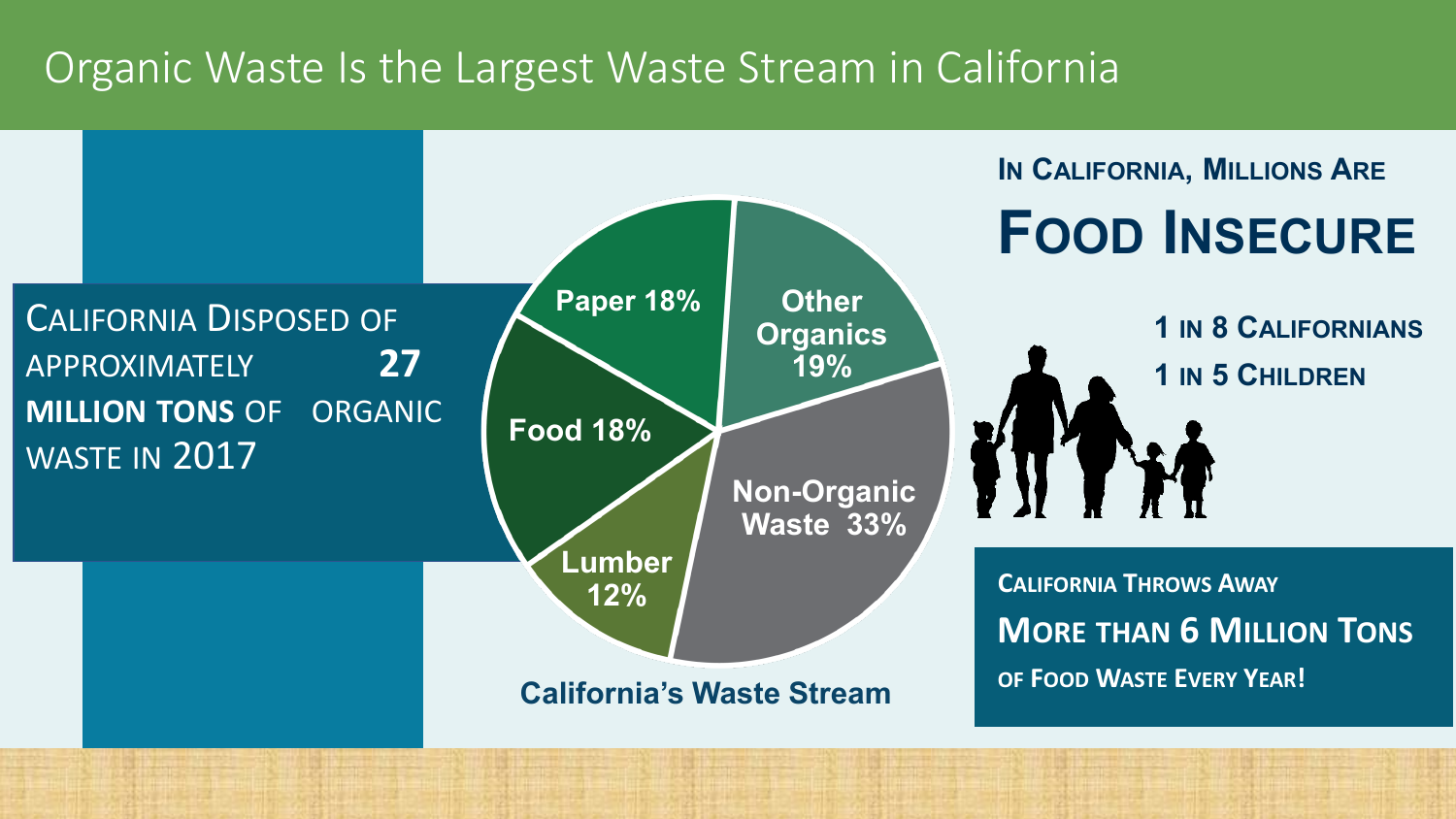## **CLIMATE CHANGE NEGATIVELY IMPACTS CALIFORNIA**

### Landfilled Organic Waste Emits Methane Gas— A Super Pollutant More Powerful than C02

Methane Gas Contributes to Climate Change in California







**CALIFORNIA** is already experiencing the impacts of **CLIMATE CHANGE** 

**i HEAT WAVES**  IN 2015 THE DROUGHT COST THE AGRICULTURE INDUSTRY IN THE **CENTRAL VALLEY AN ESTIMATED** \$2.7 BILLION & 20,000 JOBS

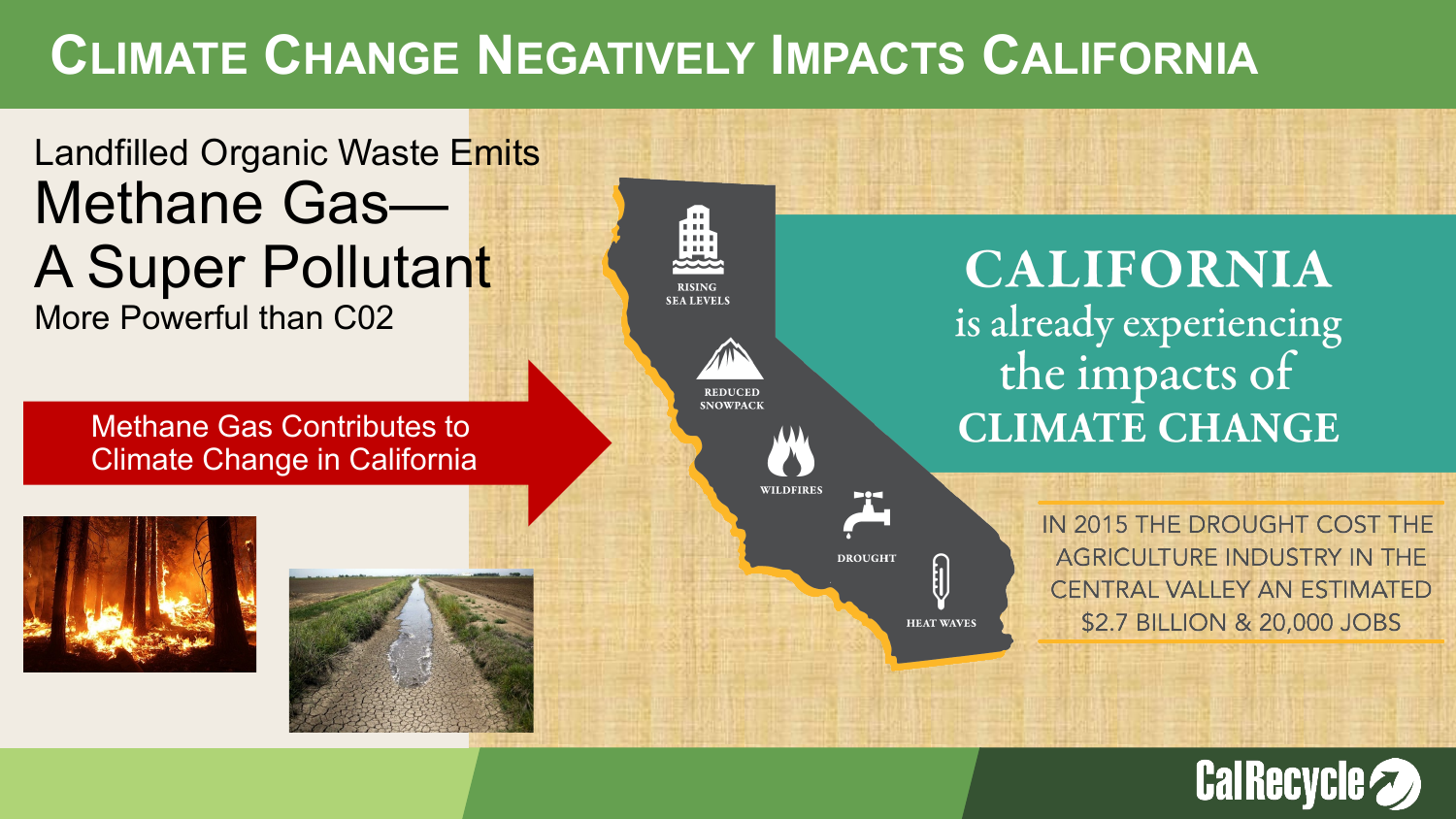## **SB 1383 Key Implementation Dates**



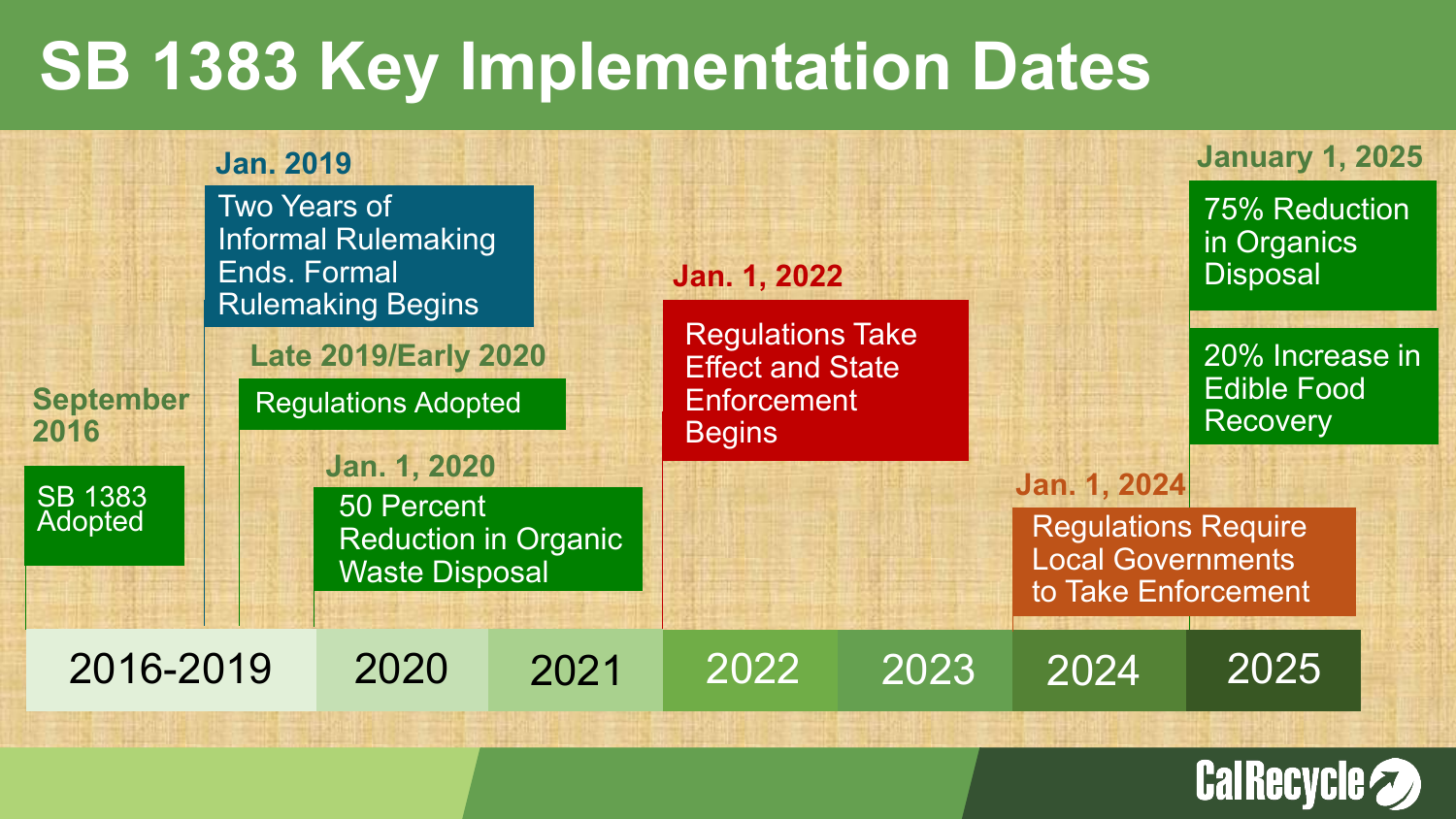## **Jurisdiction Responsibilities**



**Recovered Organic Products**

**Monitor Compliance and Conduct Enforcement**

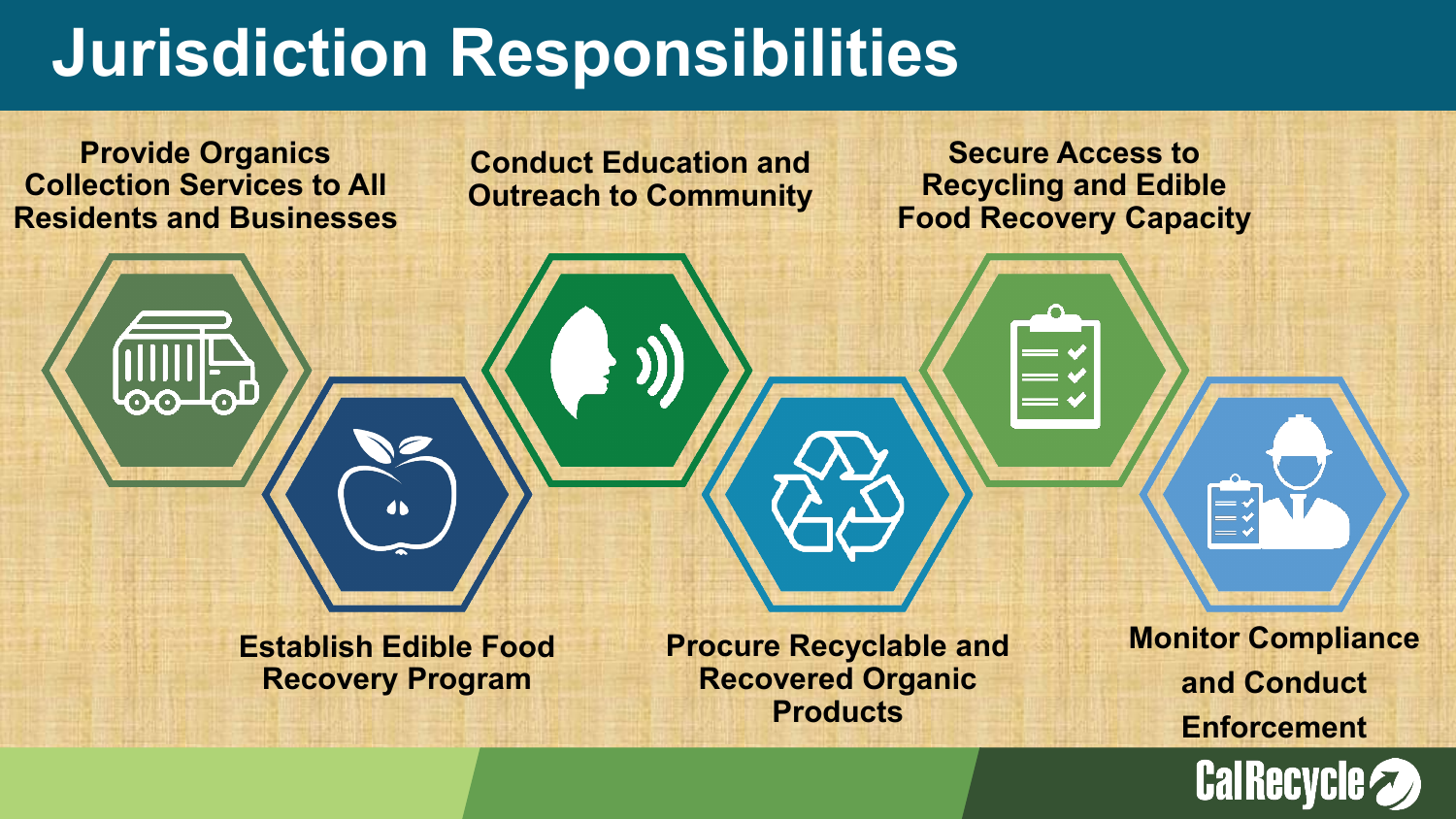**SB 1383 IN ACTION**

**INSPECTION AND ENFORCEMENT REQUIREMENTS**



**Monitor Compliance and Conduct Enforcement**

#### **JURISDICTION REQUIREMENTS**

**Ordinance**

**2022**



Adopt an Ordinance (Enforceable Mechanism) **Including Enforcement** 

**Compliance Monitoring & Education**

**2022-2024**



Annual **Compliance** Reviews, Route Reviews, **Inspections** 

Educate Violators

**Compliance Monitoring & Enforcement**

**2024**

| $\bullet$      |                                                    |  |
|----------------|----------------------------------------------------|--|
| ۰<br>m.        |                                                    |  |
| $\bullet$<br>٠ | <b>Service Service</b><br><b>Contract Contract</b> |  |
| ۵              |                                                    |  |
| ۵              |                                                    |  |
| $\bullet$ 1    |                                                    |  |
|                |                                                    |  |

Annual Compliance Reviews Route Reviews, Inspections, Notice of Violations, Penalties for Violators

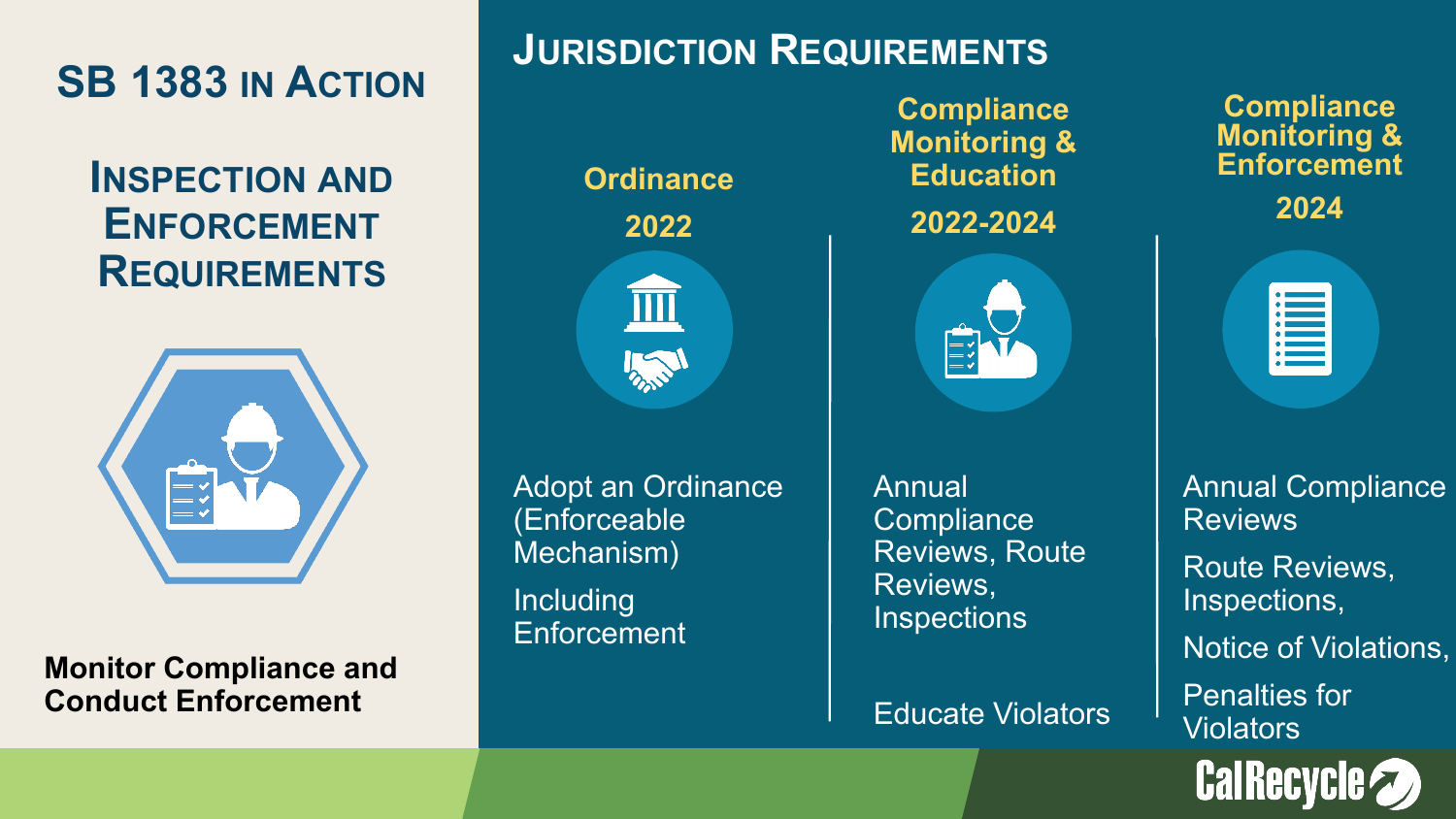

## **Single-Family Organic Waste Generators**

**Shall subscribe to city's Organic Waste collection services for all Organic Waste generated.**

#### **Provisions:**

#### **1. RIGHT TO OVERSIGHT**

City or designated representative(s) shall have the right to review the number and size of a generator's containers to evaluate adequacy of capacity provided for each type of collection service to ensure proper separation and containment of materials.

#### **2. ADJUST SERVICE LEVEL UPON REQUEST**

Single-Family generators shall adjust its service level for its collection services as requested by the city or designated representative(s).

#### **3. MANAGE ORGANIC WASTE**

Generators may additionally manage their Organic Waste by preventing or reducing their Organic Waste, managing Organic Waste on site, and/or using a Community Composting site.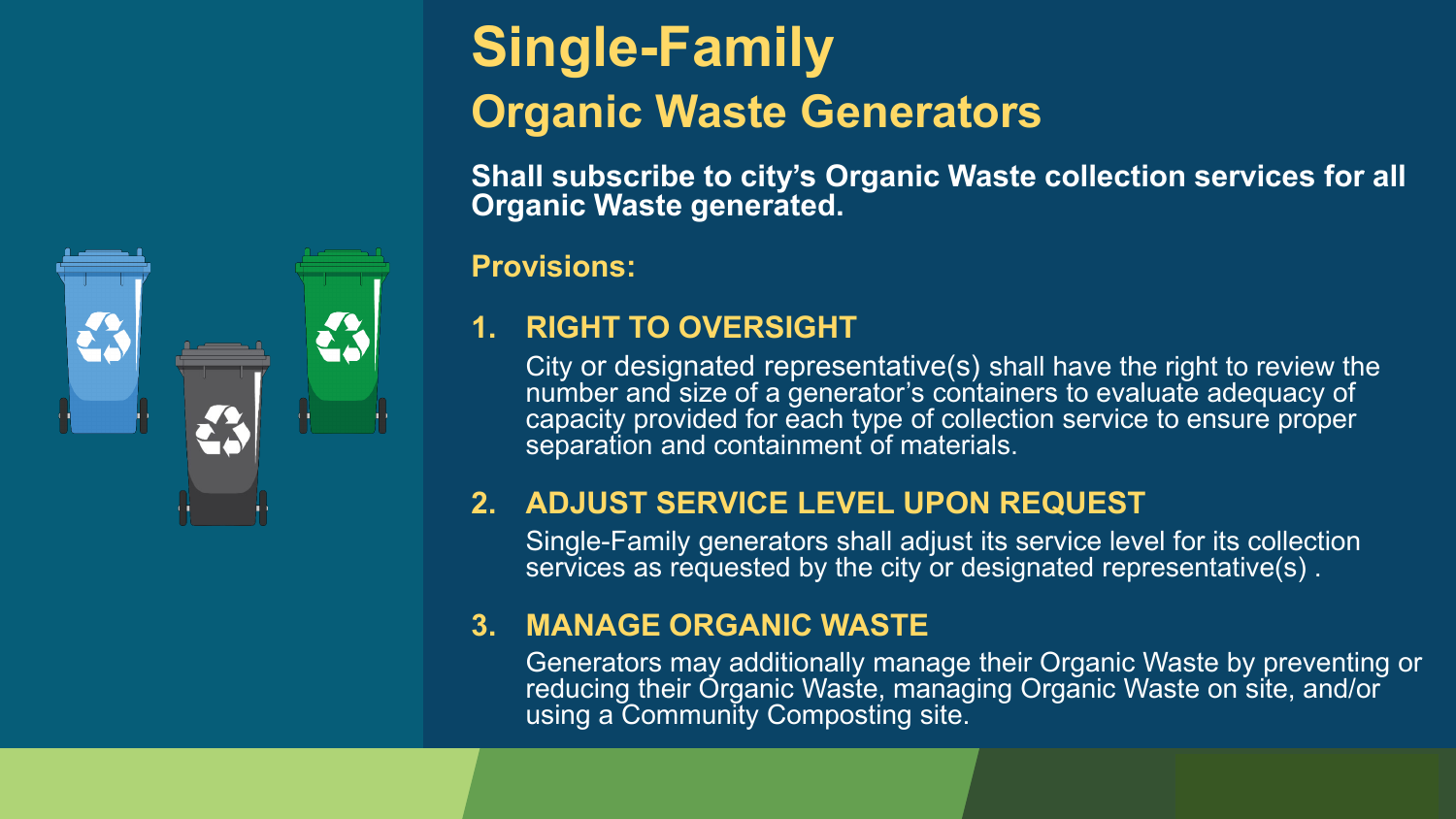### **Commercial Business Organic Waste Generators**

**Commercial Businesses, including Multi-Family Residential Dwellings (> 5 units) shall subscribe to city's Organic Waste collection services for all Organic Waste generated.**

#### **Provisions:**

#### **1. RIGHT TO OVERSIGHT**

City or designated representative(s) shall have the right to review the number and size of a generator's containers to evaluate adequacy of capacity provided for ĕach type of collection service to ensure proper separation and containment of materials.

#### **2. ADJUST SERVICE LEVELS UPON REQUEST**

Commercial generators shall adjust its service level for its collection services as rĕquested by the cit $\mathfrak j$  or designated representative(s).

#### **3. MANAGE ORGANIC WASTE**

Generators may additionally manage their Organic Waste by preventing or reducing their Organic Waste, maṇaging Organic Waste on site, and/or using a Community Composting site.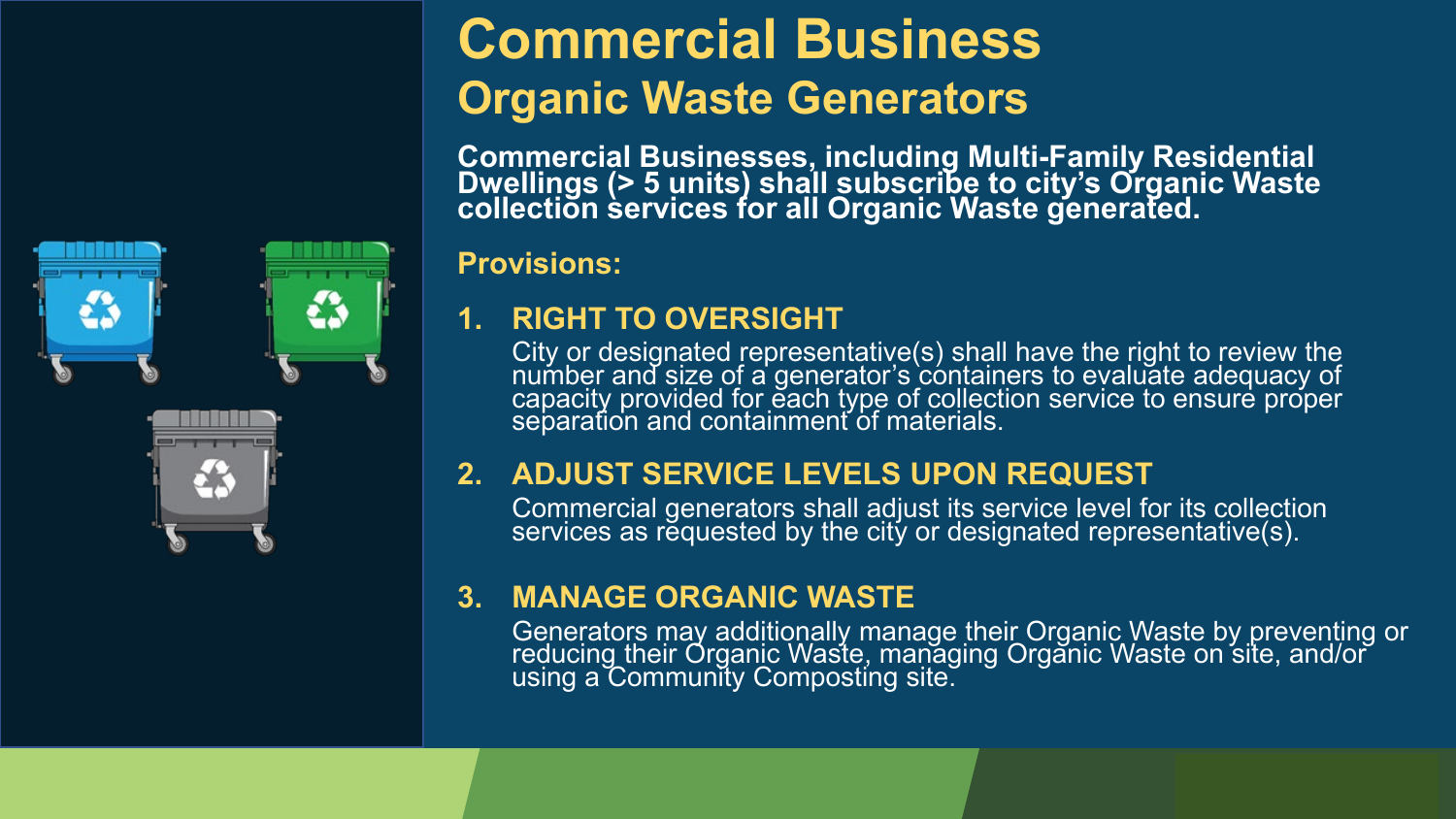



## **Commercial Business Organic Waste Generators** *con't*

**Commercial Businesses, including Multi-Family Residential Dwellings (> 5 units) shall:**

**Provisions con't:**

#### **4. SUPPLY AND ALLOW ACCESS**

Supply and allow access to adequate number, size and location of collection containers with sufficient labels and colors as required under 1383 for employees, contractors, tenants, and customers.

#### **5. PROVIDE COLLECTION CONTAINERS IN USER SPACES**

Excluding Multi-Family Residential Dwellings, provide containers for the collection of Green Container Organic Waste and Recyclable Materials in all indoor and outdoor areas where disposal containers are provided for customers, for materials generated by that business.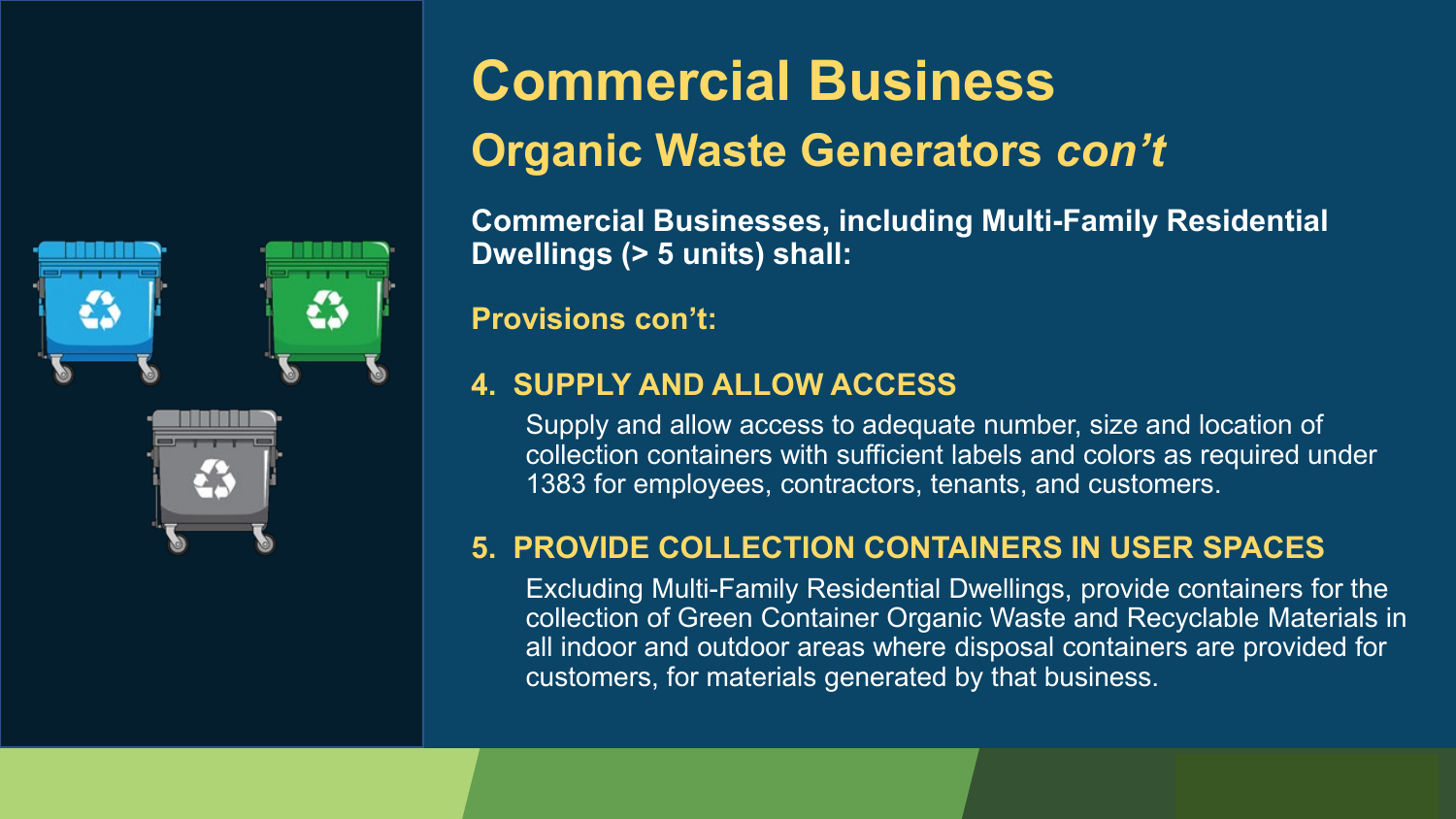



## **Commercial Business Organic Waste Generators** *con't*

**Commercial Businesses, including Multi-Family Residential Dwellings (> 5 units) shall:**

**Provisions con't:**

#### **6. PROVIDE NEW TENANT EDUCATION**

Provide education information before or within fourteen (14) days of occupation of the premises to new tenants that describes requirements to keep Green Container Organic Waste and Recyclable Materials separate from Gray Container Waste, and the location of containers and the rules governing their use at each property.

#### **7. PROVIDE ANNUAL NOTICING**

Annually provide information to employees, contractors, tenants, and customers about Organic Waste Recovery requirements and about proper sorting.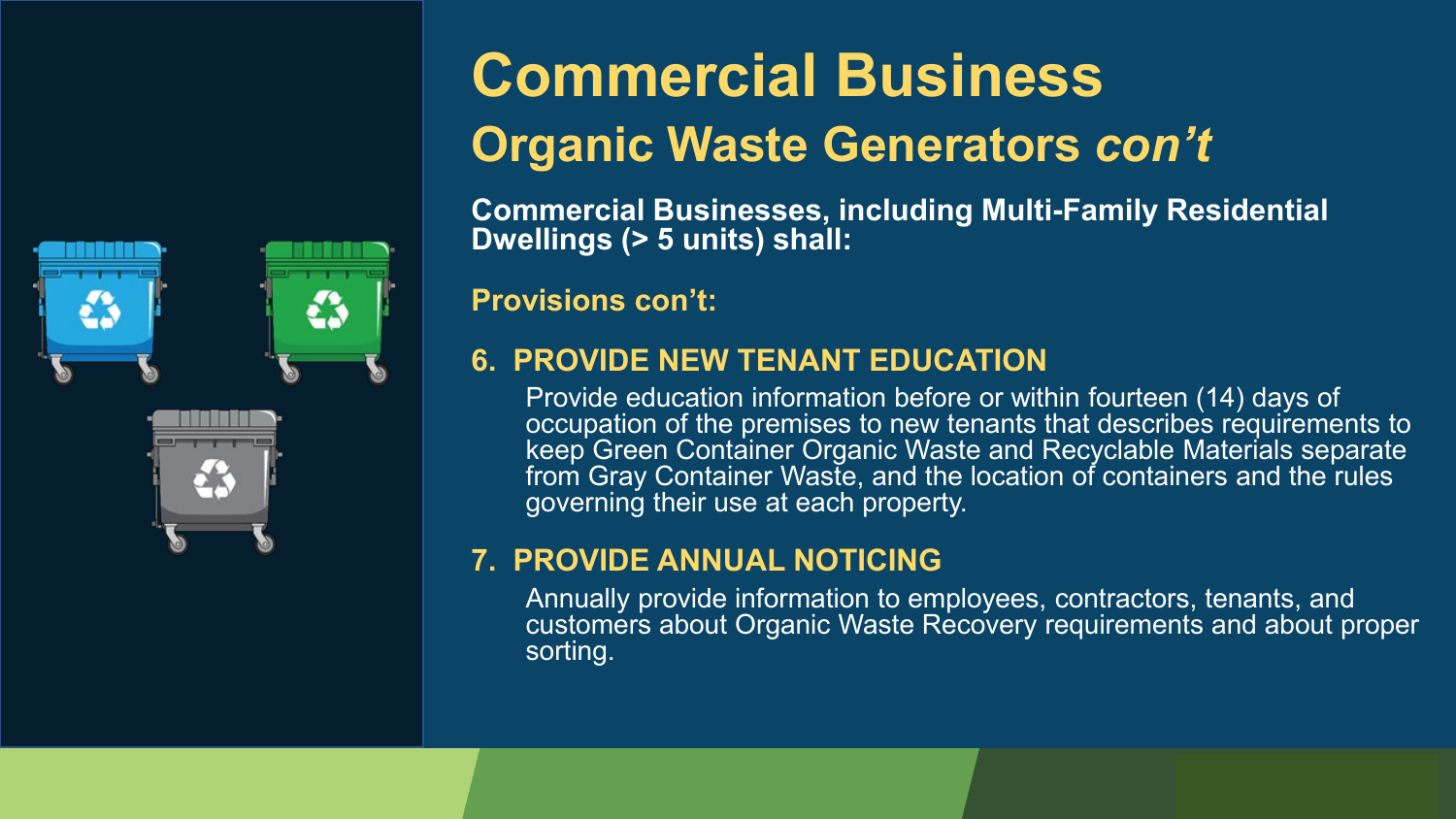

### **Waivers for Generators**

**The following waivers may be issued for this program upon review and approval by the City:**

- De Minimus Waiver
- Physical Space Waivers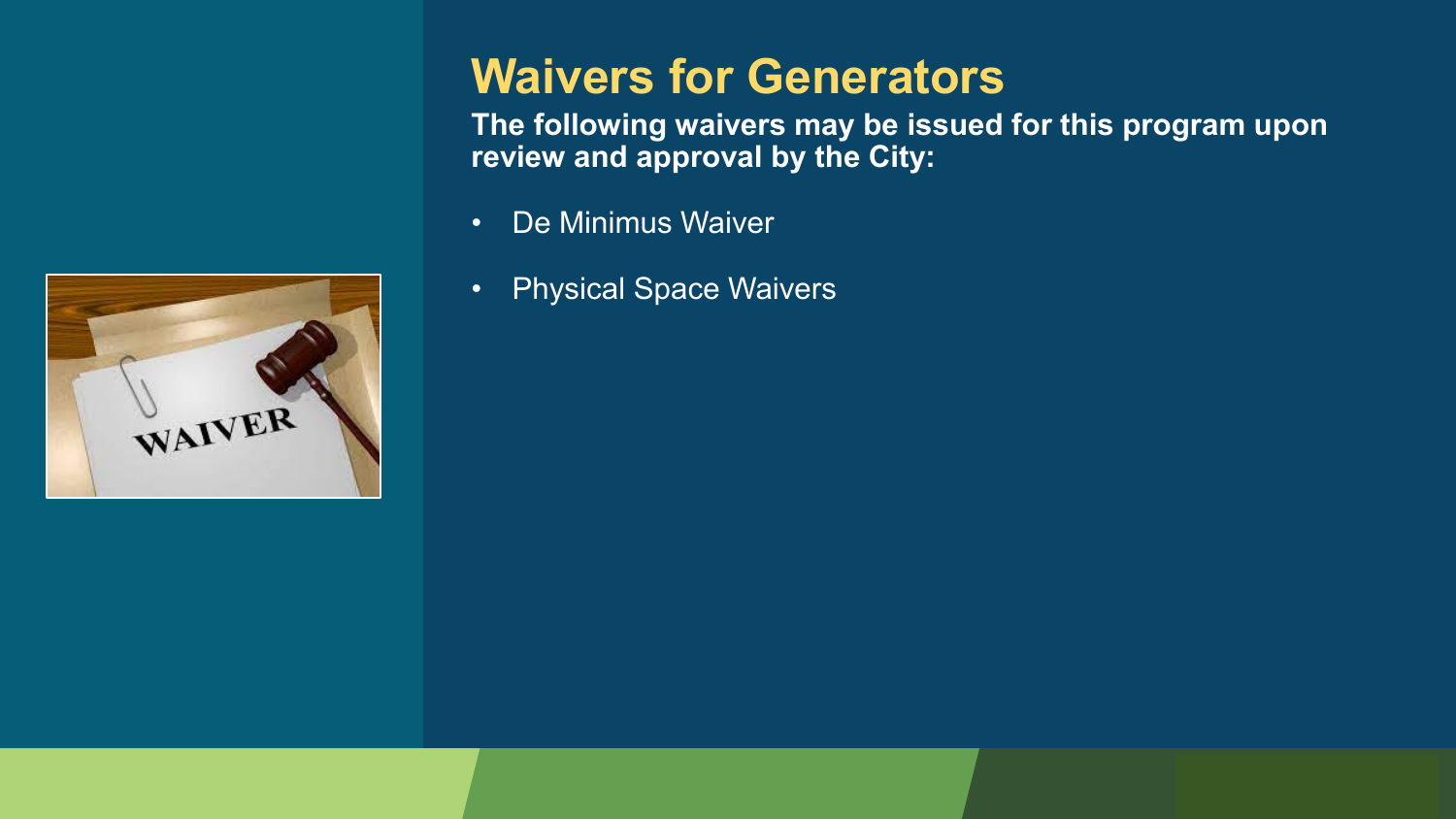

## **Commercial Edible Food**

### **Generator Requirements**

**Edible food generators will be required to arrange food recovery through a contract or written agreement with food recovery organizations or services, who will collect or accept self-hauled edible food for food recovery.** 

Recording and Reporting will be required as specified in the ordinance and 1383 regulations.

**Tier 1 start date: January 1, 2022.** 

**Tier 2 start date: January 1, 2024.**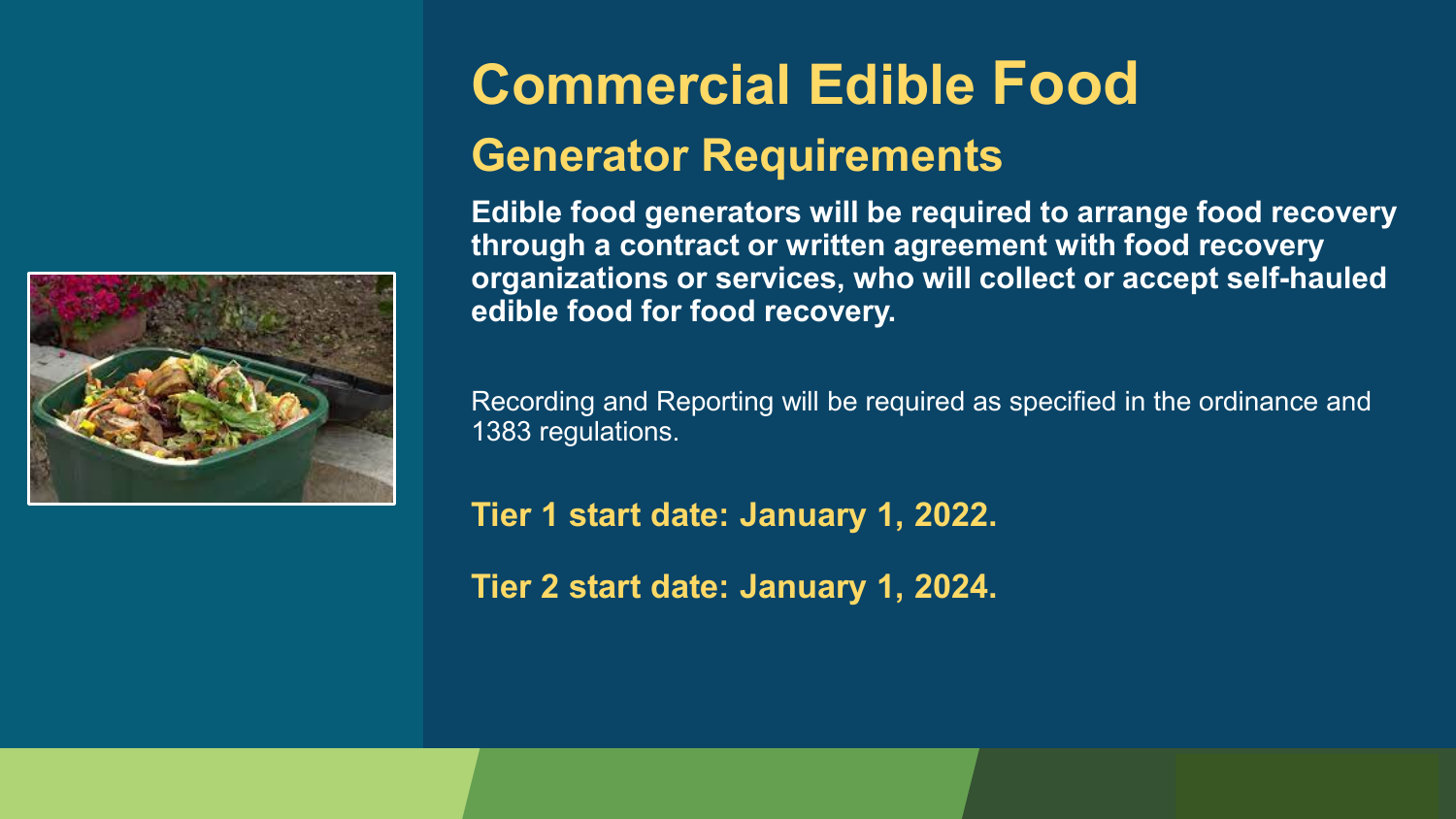

## **Commercial Edible Food Generator Requirements**

#### **Tier 1 includes:**

- wholesale food vendors
- food service providers and distributors
- grocery stores over 10,000 sf
- supermarkets

#### **Tier 2 includes:**

- restaurants over 5,000 sf
- hotels with on-site food facilities/200 + rooms
- local education agencies with on-site food facilities
- large venues/events
- health facilities with at least 100 beds and on-site food facilities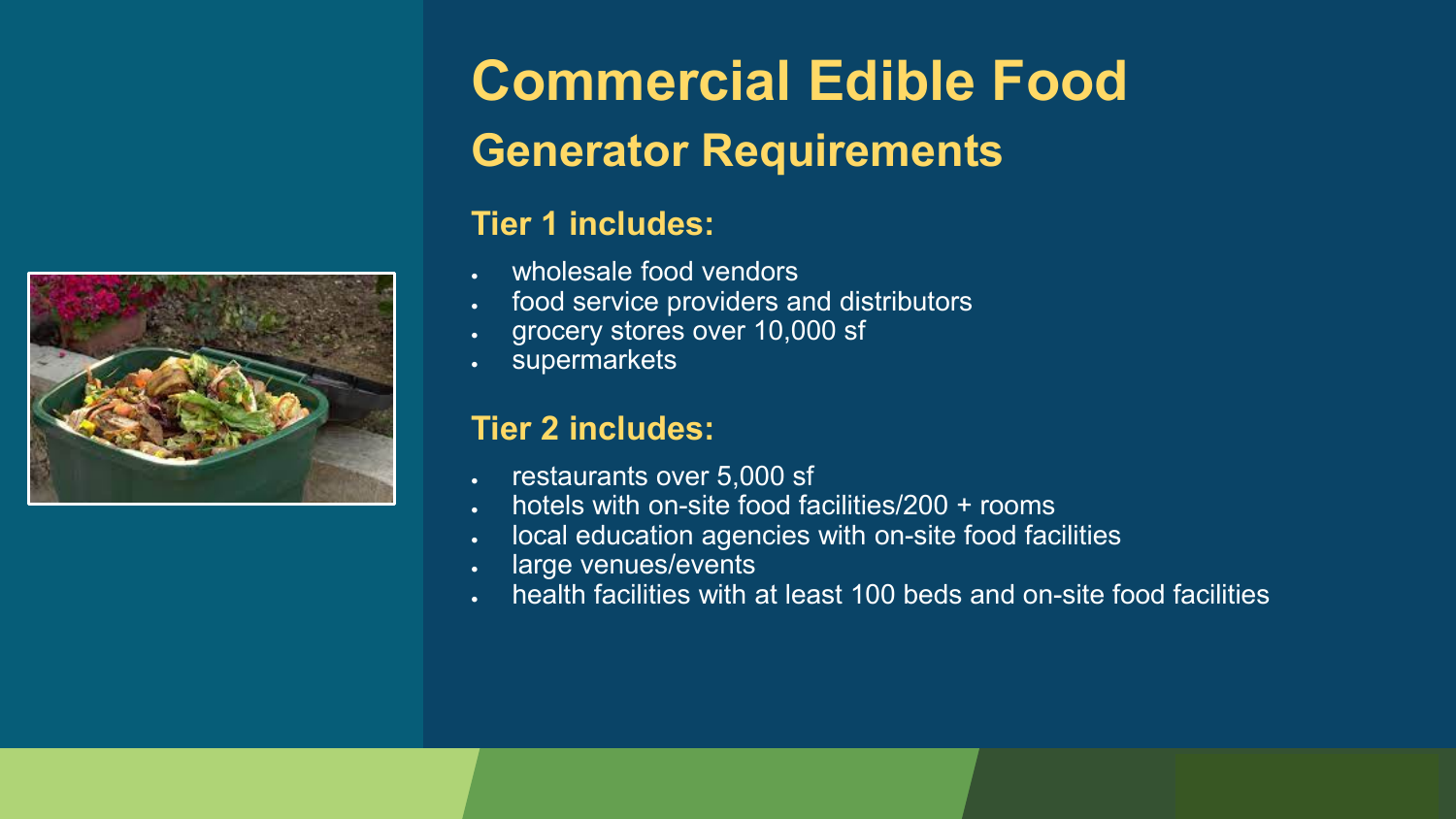

### **Other Entities Regulated by the Ordinance**

**Food Recovery Organizations and Services receiving or** coordinating the collection of Edible Food directly from Tier 1 or Tier 2 Commercial Edible Food Generators via a contract or written agreement, will have their own set of record keeping and reporting requirements.

**Haulers including Self-Haulers must follow requirements** related to sorting, selection of facility for material drop-off, reporting, education, equipment, signage, container labeling, container color, contamination monitoring, and recording and reporting.

#### **Facility Operators and Community Composting Operations** must provide information on capacity and operations upon City request for planning purposes.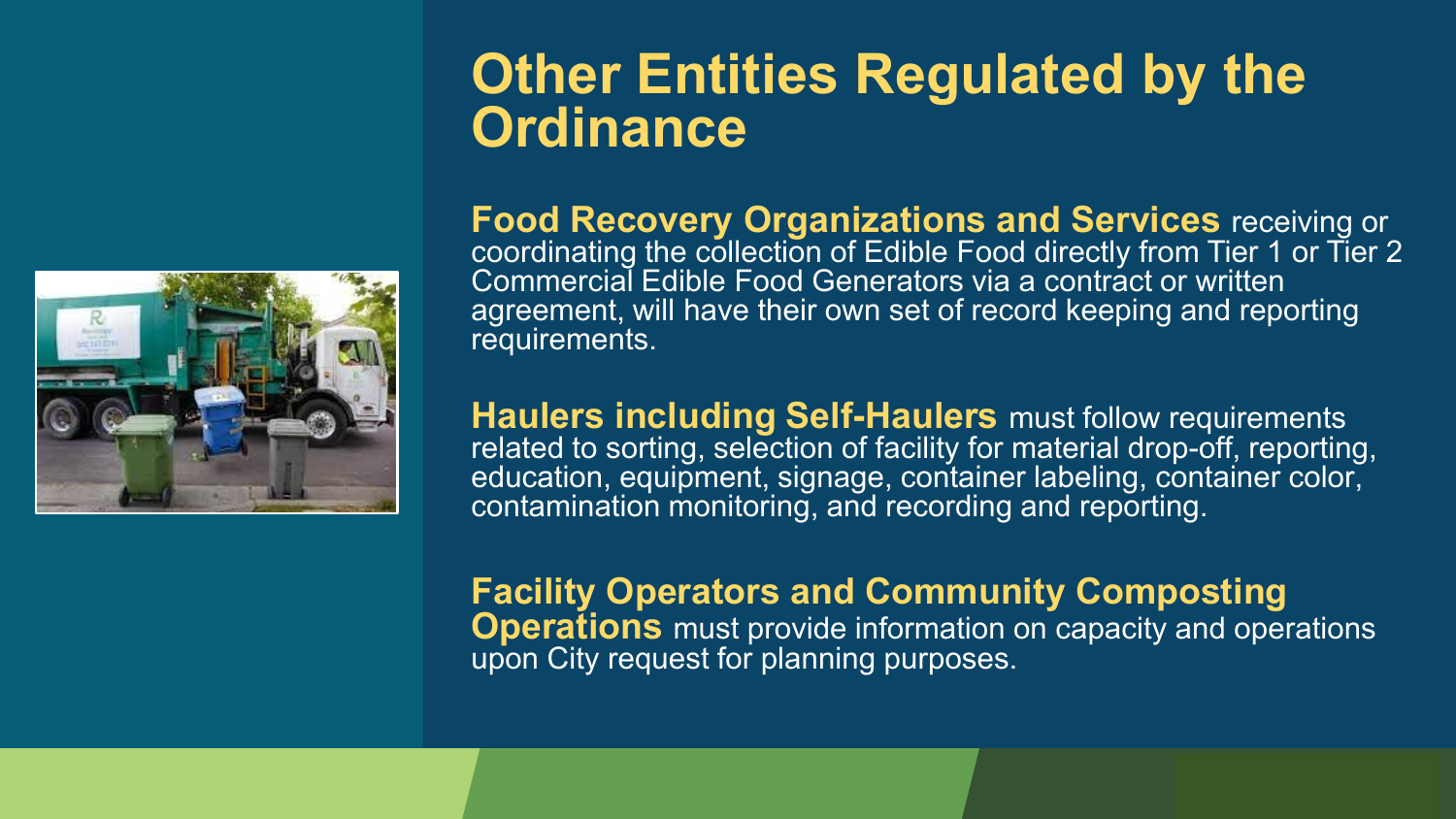

### **Inspection Program**

#### **Inspection Program becomes effective starting in 2022.**

- The city or designated inspection representative(s) are authorized to conduct any inspections or other investigations as reasonably necessary to ensure compliance with the ordinance.
- Regulated entities shall provide or arrange for access during all inspections (with the exception of residential property interiors) and shall cooperate with the city and/or its designated inspection representative(s) during inspections and investigations.
- Inspections may include confirmation of proper placement of materials in containers through Route Reviews, in-person or electronic review of Edible Food Recovery arrangements and activities, review of records, annual compliance reviews, complaint investigations, or any other inspection to ensure compliance with the requirements of the ordinance.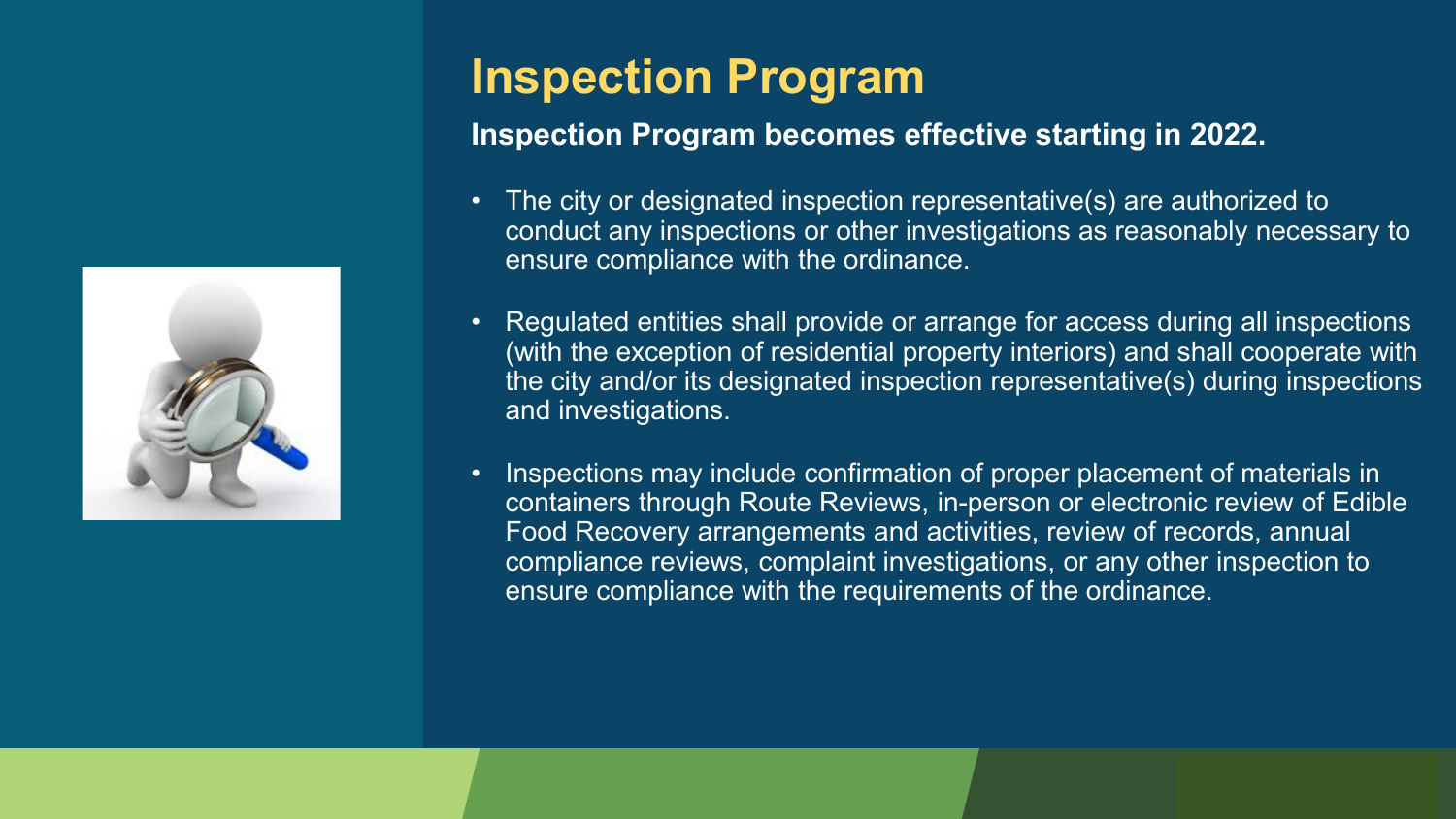

### **Enforcement**

**Violation of any provision of the ordinance shall constitute grounds for issuance of a Notice of Violation.** 

- If recipient of a Notice of Violation is not in compliance by the date of the deadline set forth in the Notice of Violation, city or designated representative shall commence an action to impose penalties via an administrative citation and fine.
- The amount of the administrative fine for each violation of the ordinance shall be as follows:
	- 1. For a first violation, the amount of the base penalty shall be \$50 to \$100 per violation.
	- 2. For a second violation, the amount of the base penalty shall be \$100 to \$200 per violation.
	- 3. For a third or subsequent violation, the amount of the base penalty shall be \$250 to \$500 per violation.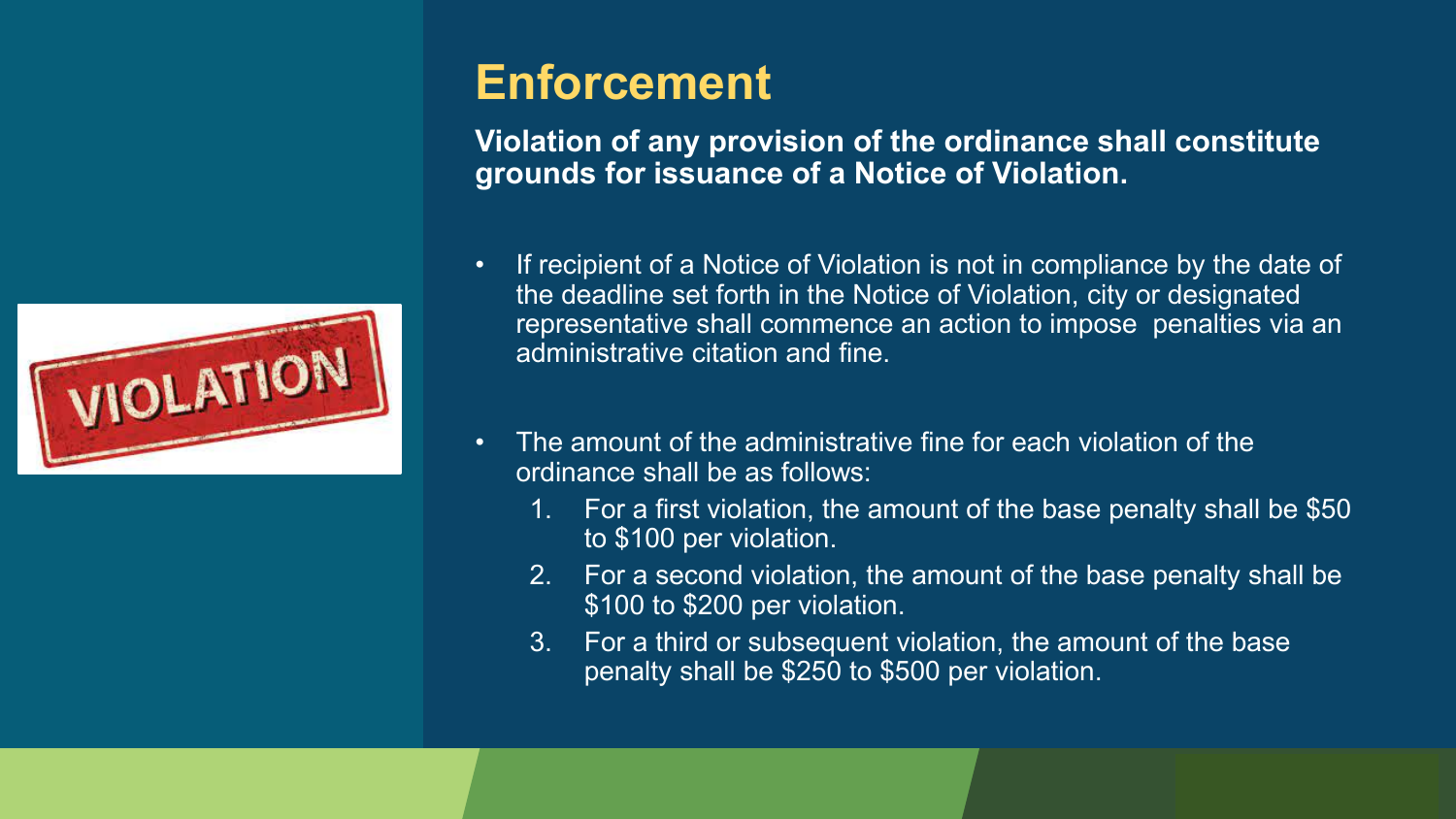

### **Next Steps**

- Ordinance goes to City Council in both cities in November/December.
- Ordinance becomes effective in early 2022.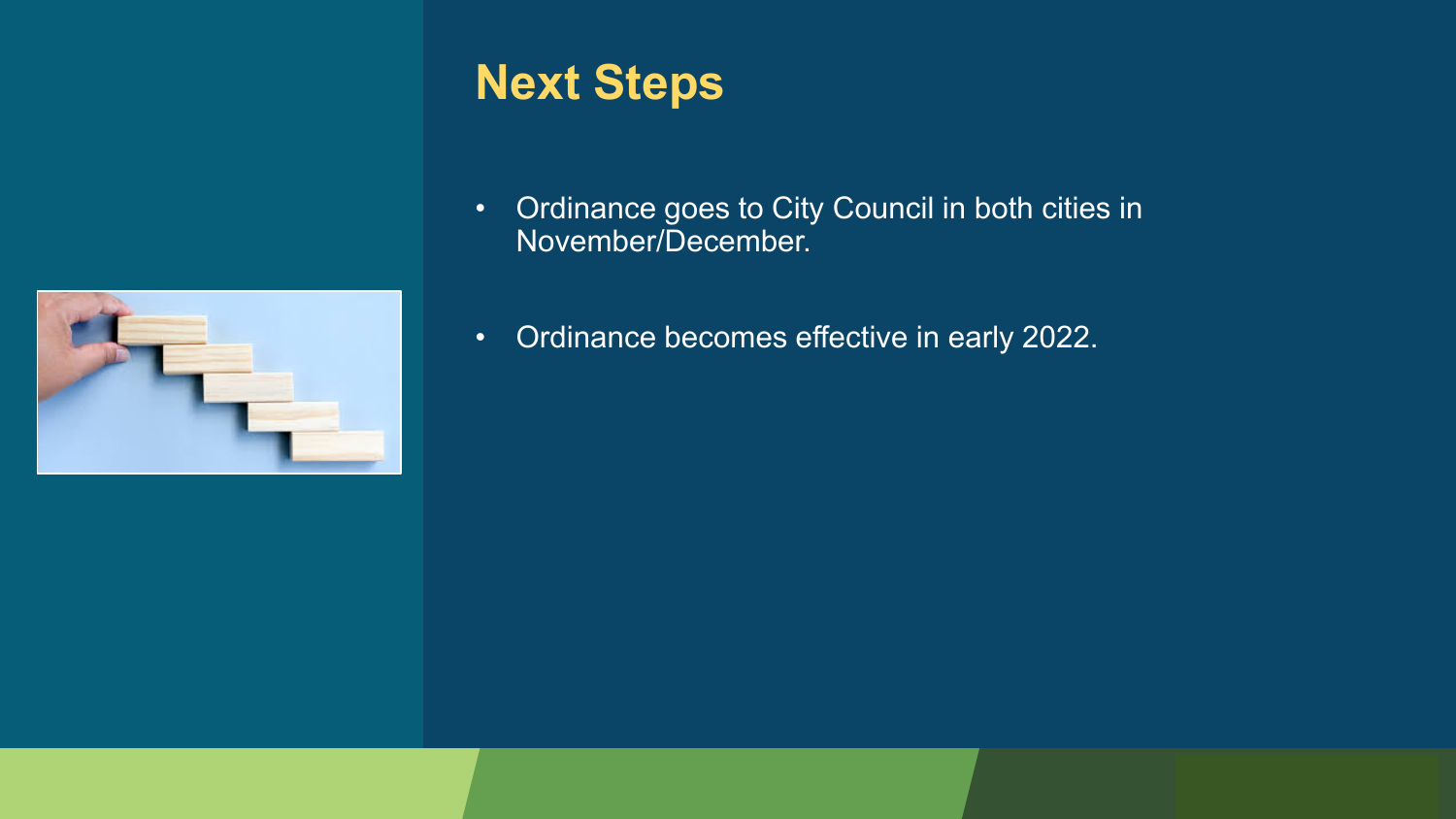# **QUESTIONS?**



**Draft ordinances and supporting materials are posted online.**

Morgan Hill: **bit.ly/BusinessCommunityMeeting**

Gilroy: **[rebrand.ly/OrganicWasteDisposal](https://rebrand.ly/OrganicWasteDisposal)**

If you have questions or comments that come up after this meeting, please reach out to: **[tanya.carothers@morganhill.ca.gov](mailto:tanya.carothers@morganhill.ca.gov)**